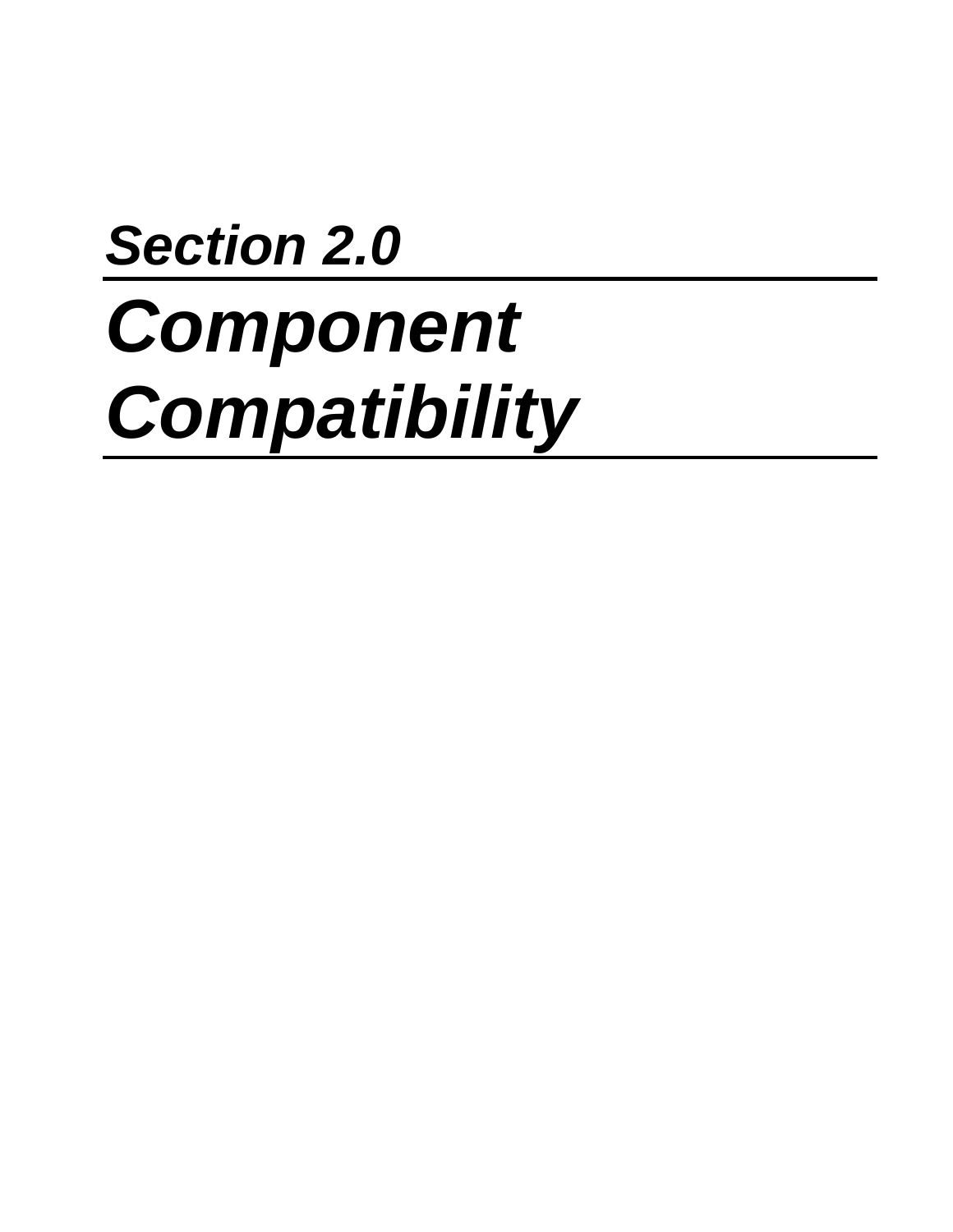# *2.1 CANOPY COMPATIBILITY*

# **IMPORTANT!**

It is imperative that the rigger and the owner understand what canopies are compatible with a particular model of Rigging Innovations, Inc. harness/container assembly.

#### **IF INCOMPATIBLE CANOPIES ARE USED WITH THIS TELESIS 3.0 SYSTEM, IT COULD FAIL TO OPERATE AS DESIGNED RESULTING IN SERIOUS INJURY OR EVEN DEATH TO THE USER**

## *2.2 RESERVE COMPATIBILITY*

To determine whether a particular reserve canopy is compatible with a TELESIS 3.0 harness/container assembly, there are several requirements that must be met. They are pack volume, deployment type, TSO certification, and placard limitations.

## *2.3 VOLUME*

The pack volume of a canopy is determined by using the standard Parachute Industry Association (PIA) volume measurement as determined by PIA Technical Standard TS-104 in its most current edition. By cross referencing this measurement to the Rigging Innovations, Inc. Main/Reserve Container Volume, Table II, the volume compatibility may be determined.

## *IMPORTANT NOTES ON VOLUME REFERENCES*

Rigging Innovations maintains the PIA canopy volume measurement study. If R.I. has not tested a particular make and model canopy in our volume chamber we cannot be responsible for its fit in a given size container. We will accept orders for specific size rigs if no reference to canopy make or model is made. However, if canopy sizes are stated on an order form then R.I. will determine what is the best container size for those canopies.

Proper container sizing is one of the more difficult processes in determining the correct size of main to reserve canopy compatibility. Volume testing by the Parachute Industry Association has shown a volume variable of up to 20% for a given canopy model.

The PIA canopy volume may be based on a single sample and should serve only as a rough guide in selecting the correct size of container to canopy. Factors such as temperature, humidity, age, number of jumps and packing technique affect the volume of a given canopy.

R.I. generally takes a conservative approach when selecting the appropriate container size for a given canopy combination. R.I. sizes containers a little on the soft side to ease packing, while making the **TELESIS 3.0** more comfortable and durable.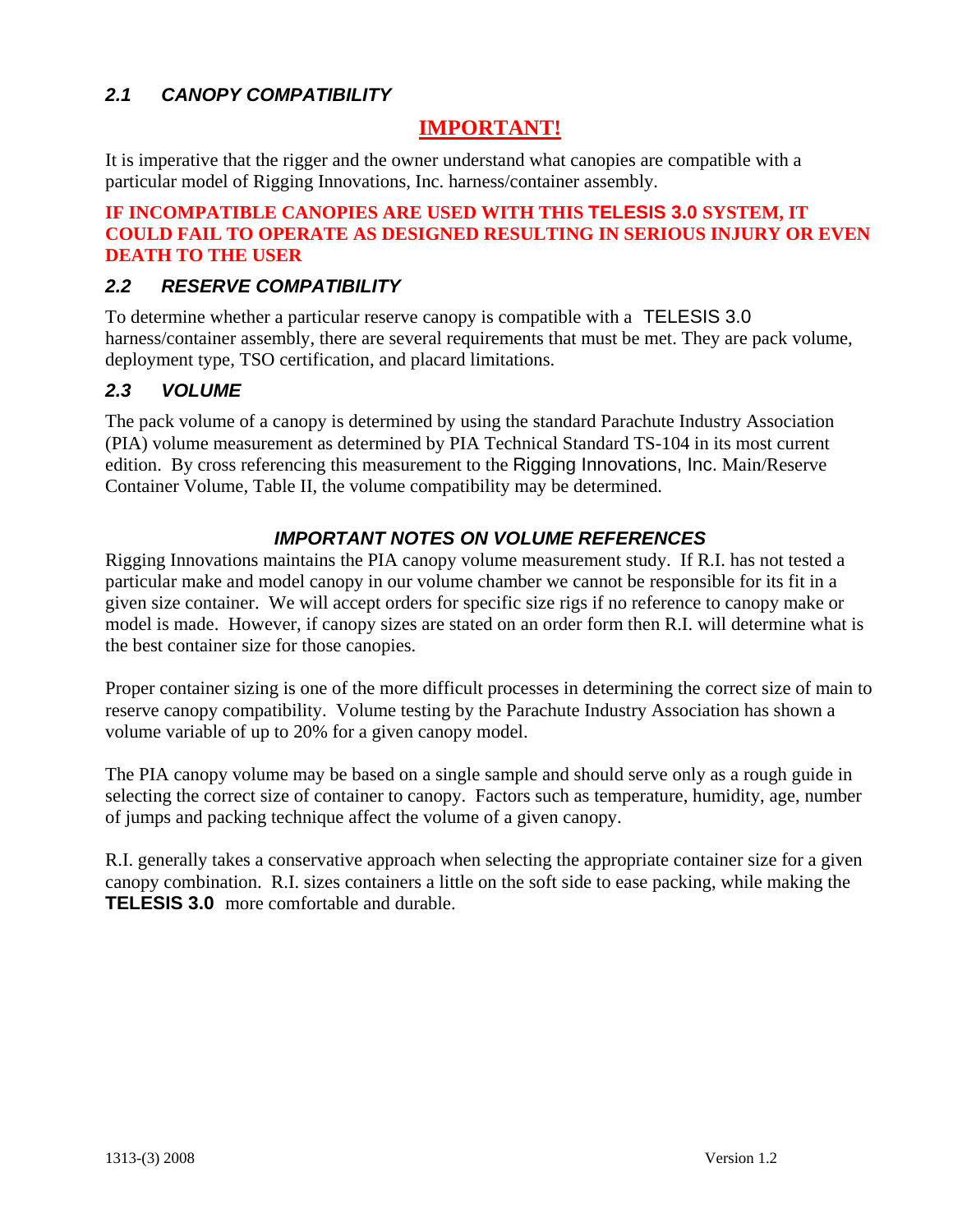#### **TABLE II TELESIS 3.0 Main/Reserve Container Volumes**

All numbers refer to the cubic inch volume of the containers.

| <b>Container size</b> | <b>Volume/Reserve/Main</b> |
|-----------------------|----------------------------|
| TS <sub>1</sub>       | 400/500                    |
| TS <sub>2</sub>       | 450/625                    |
| TS <sub>3</sub>       | 500/700                    |
| TS4                   | 550/750                    |
| TS <sub>5</sub>       | 600/800                    |
| TS <sub>6</sub>       | 700/950                    |

# *2.4 DEPLOYMENT BAG AND BRIDLE*

Only a Rigging Innovations reserve deployment bag and bridle assembly of the correct size and properly labeled with P/N 2132 - ( ) is compatible with the **TELESIS 3.0**. **No other deployment bag is approved for use with the TELESIS 3.0 system.** 

## *SAFETY STOW*

Only a Rigging Innovations safety stow of the correct size with P/N 2911 - (3) is compatible with the TELESIS 3.0. No other safety stow is approved for use with the TELESIS 3.0 system.

# *DEPLOYMENT TYPE*

There are 5 different canopy deployment methods in common use. Of these, only TYPE 5 is approved for use in the Rigging Innovations, Inc., **TELESIS 3.0** harness/container assembly.

The description and example is as follows:

Type 5: Free Bag: Canopy stowed in bag and lines stowed on/in bag.

*Examples: PD reserve canopies, Precision R-Max series reserves, and Aerodyne Smart reserves.*

# *2.5 ORANGE WARNING LABEL PLACARD DATA*

As part of the manufacturer's requirements, the ORANGE WARNING LABEL located on the back pad must be filled in by the rigger assembling and packing the **TELESIS 3.0.**

# **FAILURE TO COMPLETE THE ORANGE WARNING LABEL WILL RESULT IN THE TSO BEING NULL AND VOID!**